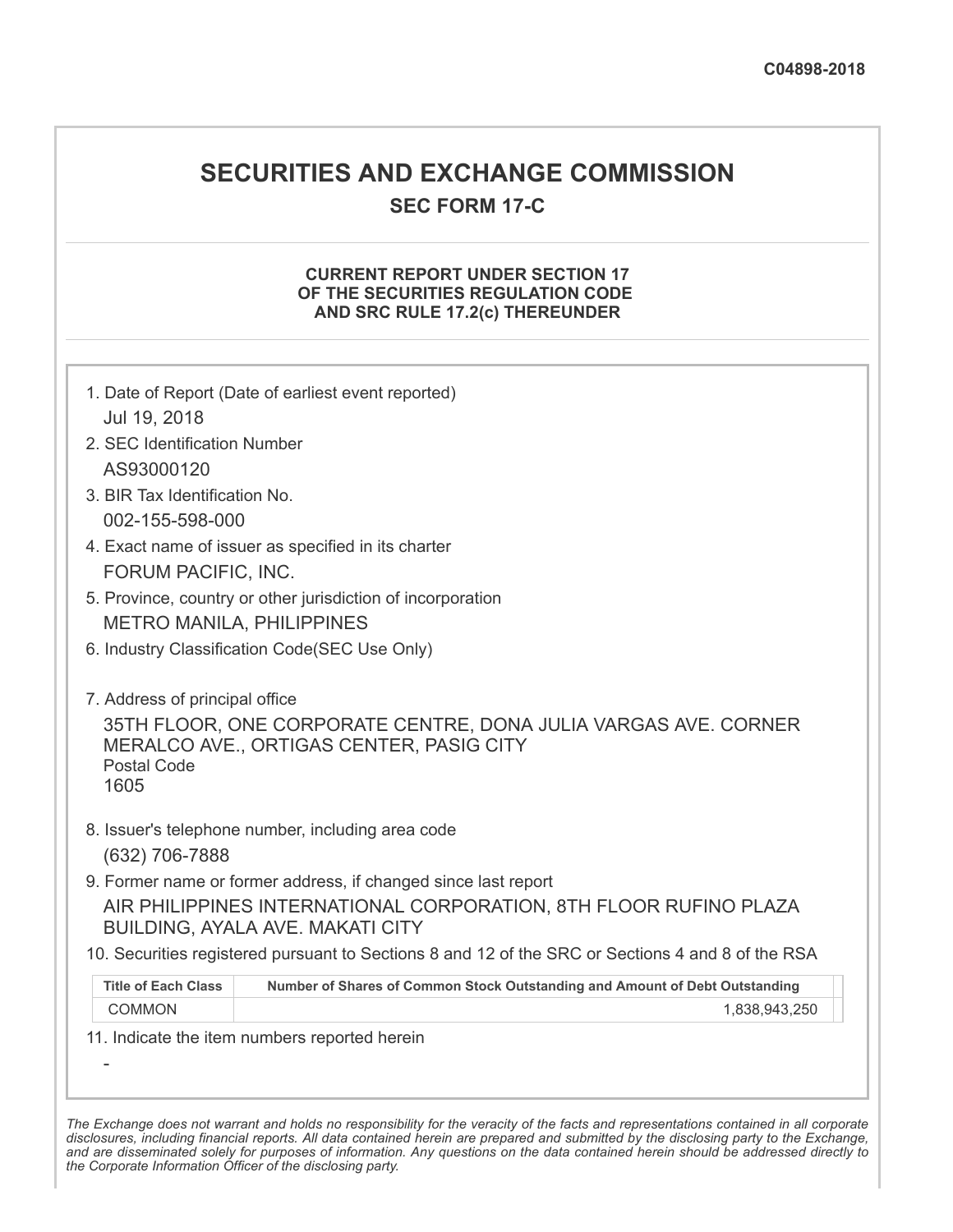

## **PSE Disclosure Form 4-8 - Change in Directors and/or Officers (Resignation/Removal or Appointment/Election)** *References: SRC Rule 17 (SEC Form 17-C) and Section 4.4 of the Revised Disclosure Rules*

**Subject of the Disclosure**

ELECTION OF INDEPENDENT DIRECTOR

**Background/Description of the Disclosure**

FILL IN VACANCY RESULTING FROM EARLIER RESIGNATION OF DIRECTOR

#### **Resignation/Removal or Replacement**

| Name of<br><b>Person</b> | <b>Position/Designation</b> | <b>Effective Date of Resignation/Cessation of</b><br>term<br>(mmm/dd/yyyy) | Reason(s) for<br><b>Resignation/Cessation</b> |  |
|--------------------------|-----------------------------|----------------------------------------------------------------------------|-----------------------------------------------|--|
|                          |                             |                                                                            |                                               |  |

#### **Election or Appointment**

| Name of<br>Person                |                                       | Date of<br>Position/Designation Appointment/Election | <b>Effective Date of</b><br><b>Appointment Election</b> | Shareholdings in the<br><b>Listed Company</b> |          | Nature of<br>Indirect |  |
|----------------------------------|---------------------------------------|------------------------------------------------------|---------------------------------------------------------|-----------------------------------------------|----------|-----------------------|--|
|                                  |                                       | (mmm/dd/vvvv)                                        | (mmm/dd/yyyy)                                           | <b>Direct</b>                                 | Indirect | Ownership             |  |
| <b>RUBEN D.</b><br><b>TORRES</b> | <b>INDEPENDENT</b><br><b>DIRECTOR</b> | 07192018                                             | 07192018                                                | 100 <sub>1</sub>                              |          | - --                  |  |

#### **Promotion or Change in Designation**

| Name of<br>Person | Position/Designation |                          | Date of<br>Approval           | <b>Effective Date of</b><br>Change |               | <b>Shareholdings in the Listed</b><br>Company | <b>Nature of Indirect</b><br>Ownership |  |
|-------------------|----------------------|--------------------------|-------------------------------|------------------------------------|---------------|-----------------------------------------------|----------------------------------------|--|
|                   | From                 |                          | $\vert$ (mmm/dd/yyyy) $\vert$ | (mmm/dd/yyyy)                      | <b>Direct</b> | Indirect                                      |                                        |  |
|                   |                      | $\overline{\phantom{a}}$ |                               |                                    |               |                                               |                                        |  |

### **Other Relevant Information**

-